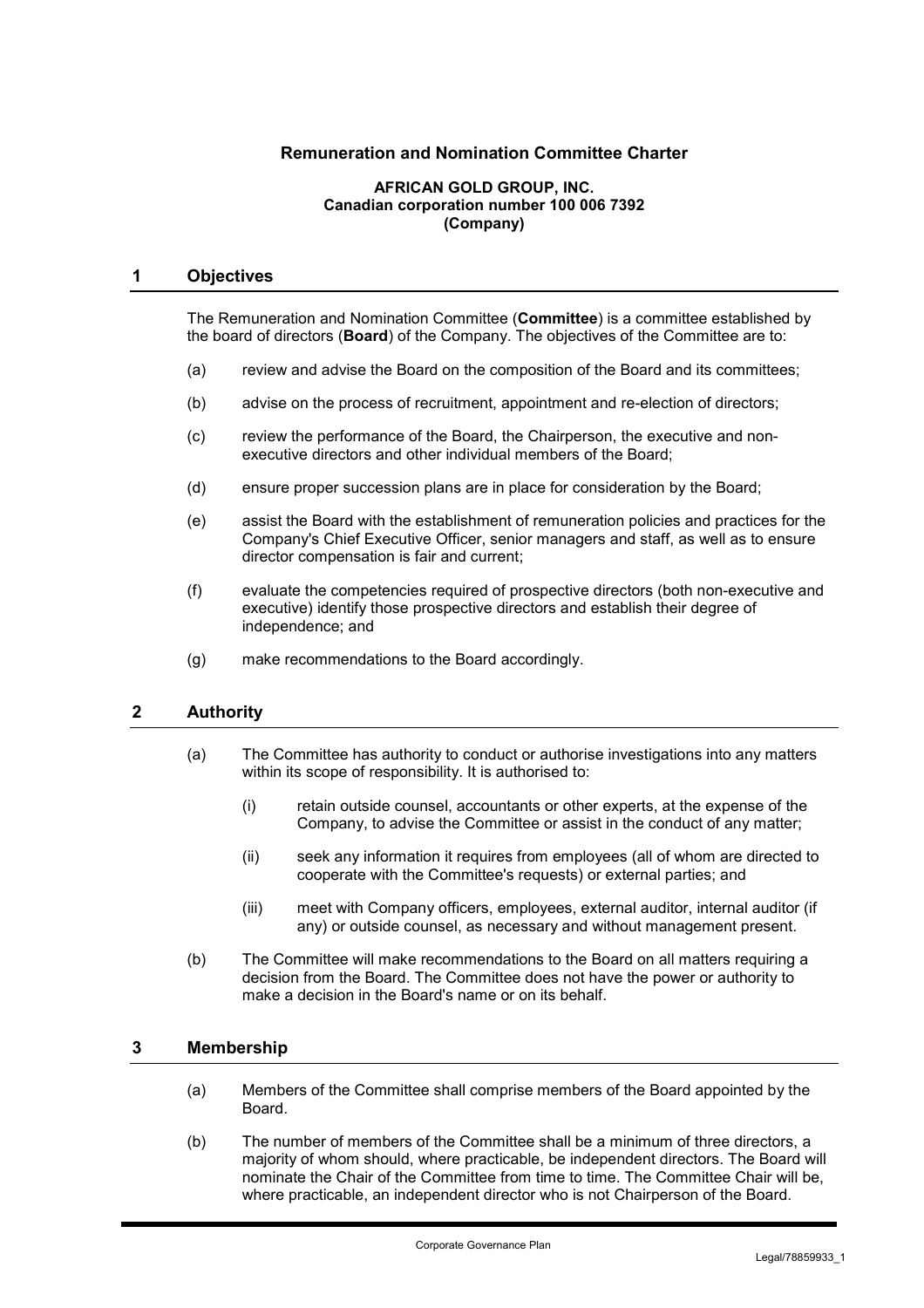### **4 Committee Meetings**

- (a) Meetings shall be held as required but not less than twice per year having regard to the occurrence of Board vacancies and when director and executive remuneration is due for review. Any member of the Committee may request a meeting at any time if they consider it necessary.
- (b) A quorum of the Committee will comprise two members. However, all members of the Committee are expected to attend and participate in Committee meetings.
- (c) A member of the Committee must not be present for discussions at a Committee meeting on, or vote on a matter regarding, his or her remuneration, election, reelection, or removal.
- (d) If the Committee Chair is absent from a meeting and no acting chair has been appointed, the Committee members present may choose one of them to act as chair for that meeting. A separate chair will be appointed if and when the Committee is dealing with the appointment of a successor to the Committee Chair.
- (e) Non-Committee members may be invited by the Committee Chair to attend meetings of the Committee.
- (f) Reasonable notice of meetings and the business to be conducted shall be given to the members of the Committee and any other person invited by the Committee to attend.
- (g) Meetings of the Committee may be held or participated in by conference call or similar means, and decisions may be made by circular or written resolution.
- (h) Each member of the Committee will have one vote.
- (i) The Committee Chair will not have a casting vote. If there is a tied vote, the motion will lapse.
- (j) Following each meeting, the Committee Chair will report to the Board on any matter that should be brought to the Board's attention and on any recommendation of the Committee that requires Board approval or action, and provide the Board with sufficient information upon which to make a decision in that regard.
- (k) Minutes of meetings of the Committee will be prepared for approval by the Committee and be circulated to the members of the Board.
- (l) The Company Secretary will provide such assistance as may be required by the Chairperson in relation to preparation of the agenda, minutes or papers for the Committee.

# **5 Responsibilities**

The responsibilities of the Committee are to:

### (a) **Remuneration**

- (i) set and review separately, the policies and practices of the Company regarding the remuneration of non-executive directors and the remuneration of executive directors and other senior management. The Committee may take into account the performance review of senior managers when setting and/or reviewing their remuneration;
- (ii) review all components of the remuneration framework of the Chief Executive Officer and such other senior managers as the Board may from time to time determine. The components may include base salary, reimbursable expenses, bonuses, entitlements under employee incentive plans, any equity based remuneration, and all other entitlements and benefits arising from their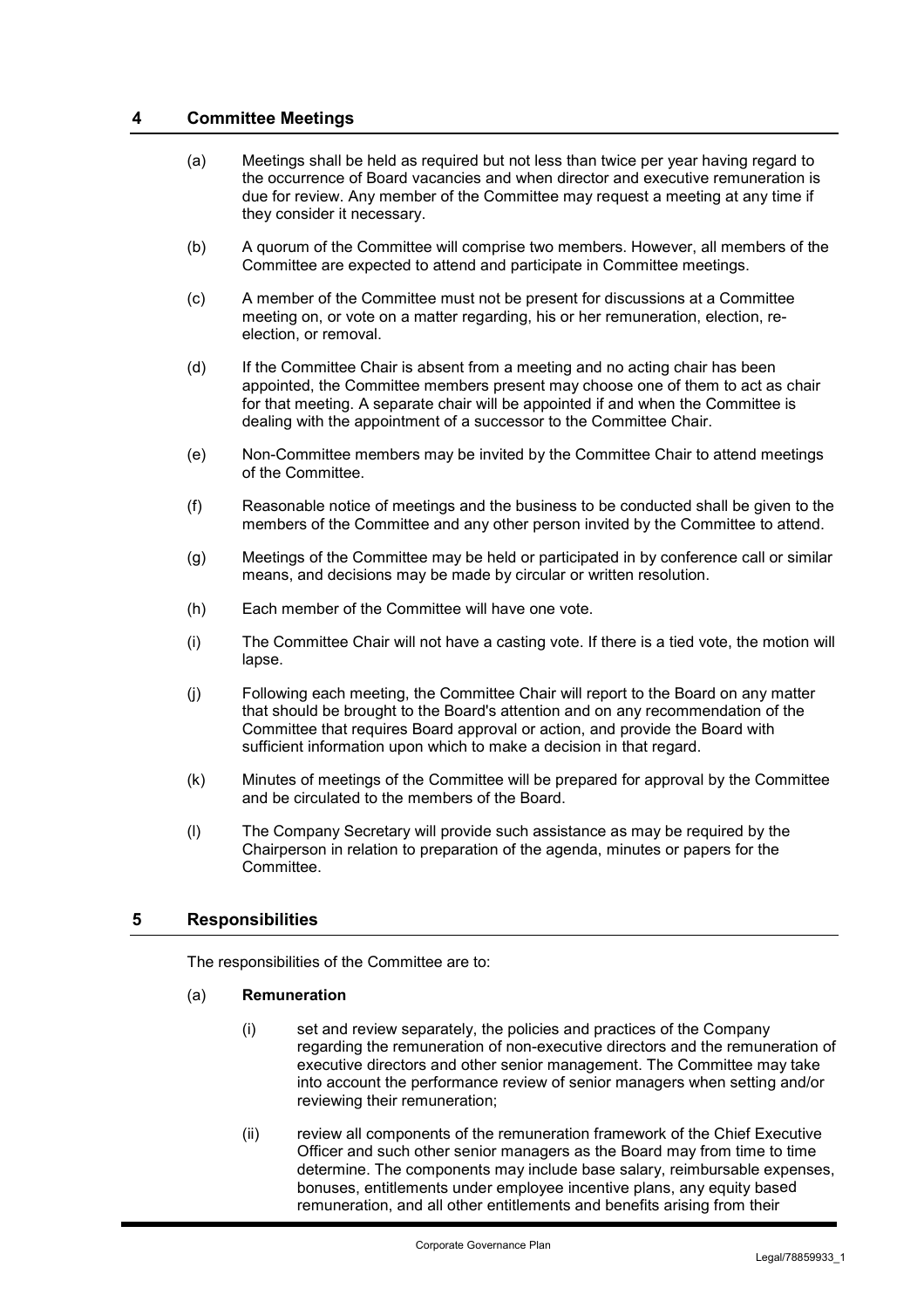employment. The remuneration of senior managers who report directly to the Chief Executive Officer is subject to prior recommendation from the Chief Executive Officer;

- (iii) review all components of the remuneration of the non-executive directors. Such components shall include base fees, supplemental fees for undertaking additional duties, reimbursable expenses, entitlements on retirement from or termination of Board membership, any equity incentives, the process by which any pool of directors' fees which has been approved by shareholders is allocated to directors, and all other benefits and entitlements arising from their directorships;
- (iv) review the terms of employment contracts for the personnel referred to above;
- (v) from time to time, provide recommendations to the Board regarding compensation arrangements between the Company and any director or senior officer of the Company, or between any subsidiary of the Company and any director or senior officer;
- (vi) ensure that all compensation arrangements referred to above are considered and approved, at a minimum, by a majority of the independent directors;
- (vii) review the terms of any Company short or long-term incentive plans including any share and option schemes for employees and/or directors;
- (viii) review the terms of the Company's superannuation and/or pension schemes;
- (ix) review any gender or other bias in remuneration for directors, senior managers or other employees of the Company;
- (x) review succession plans for the Board, Chief Executive Officer and other senior managers;
- (xi) review such other matters relating to remuneration issues as may be referred to it by the Board;

### (b) **Nomination**

- (i) develop and review a formal transparent process for selection, appointment and re-appointment of directors;
- (ii) identify and nominate, for the approval of the Board, candidates to fill Board vacancies as and when they arise, having regard to the desired composition of the Board as stated in the Board Charter;
- (iii) evaluate the competencies required of prospective directors (both nonexecutive and executive) identify those prospective directors and establish their degree of independence;
- (iv) regularly review the structure, size and composition (including the skills, knowledge and experience) of the Board and to make recommendations to the Board regarding any changes to ensure a diverse range of candidates are selected and any gaps in the skill or experience of the board are identified;
- (v) inform the Board of the names of directors who are retiring in accordance with the provisions of the Company's constitution and make recommendations to the Board as to whether the Board should support the re-nomination of that retiring director. In order to make these recommendations, the Committee will review the retiring director's performance during the period in which the director has been a member of the Board;
- (vi) undertake appropriate checks before appointing a person or putting forward to shareholders a new candidate for election, as a director: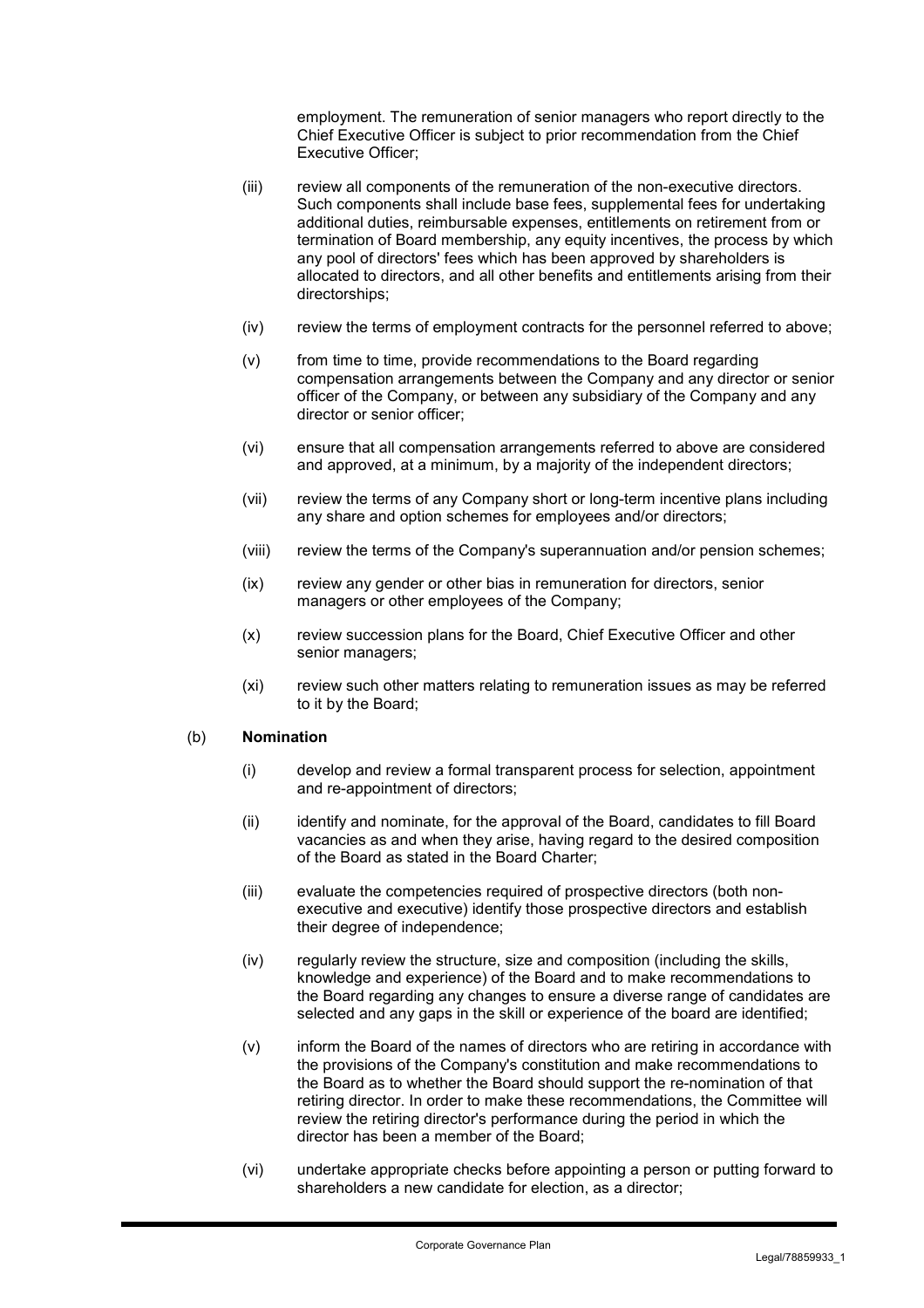- (vii) provide shareholders with all material information in the Committee's possession relevant to a decision on whether or not to elect or re-elect a director of the Company (including biographical details, qualifications, the candidate's independence and a statement from the Board as to whether it supports the candidate's existing directorships (if any));
- (viii) establish with each candidate for a non-executive directorship their commitments outside the Company and the time involved with each, and obtain from each a written statement confirming they are able to dedicate sufficient time to the position;
- (ix) propose measurable objectives to assist the Company to achieve gender diversity for adoption by the Board, annually review the Company's progress in meeting each objective and report to the Board on the effectiveness of the objectives and the Company's progress;
- (x) establish and facilitate an induction program for new directors with all such information and advice which may be considered necessary or desirable for the director to commence their appointment to the Board;
- (xi) require non-executive directors to inform both the Chairperson of the Company and the Chair of the Committee before accepting any new directorships;
- (xii) identify, in a written agreement any specific responsibilities of individual Board members, including the Company's Chairperson, as well as the terms of their appointment;
- (xiii) critically review the skills, performance, and effectiveness of the Board, its committees, and its individual members;
- (xiv) provide to directors continuing education for the purpose of updating and maintaining their skills and knowledge;
- (xv) create and maintain a skills matrix setting out the mix of skills and diversity that the Board currently has or is looking to achieve in its membership; and
- (xvi) such other matters relating to Board nomination or succession issues as may be referred to it by the Board.

The Committee may make recommendations to the Board in relation to any of the above.

### **6 Review of the Committee**

- (a) The Committee will prepare and provide to the Board annually:
	- (i) a self-evaluation of its performance against this Charter;
	- (ii) recommended goals and objectives for the coming year; and
	- (iii) recommended changes or improvements to this Charter if necessary.
- (b) The Committee, in order to ensure that it is fulfilling its duties to the Company and its shareholders will periodically:
	- (i) obtain feedback from the Board on the Committee's performance and implement any agreed actions; and
	- (ii) provide any information the Board may request to facilitate its review of the Committee's performance.
- (c) The Board shall review the performance of the Committee, at least once per year.